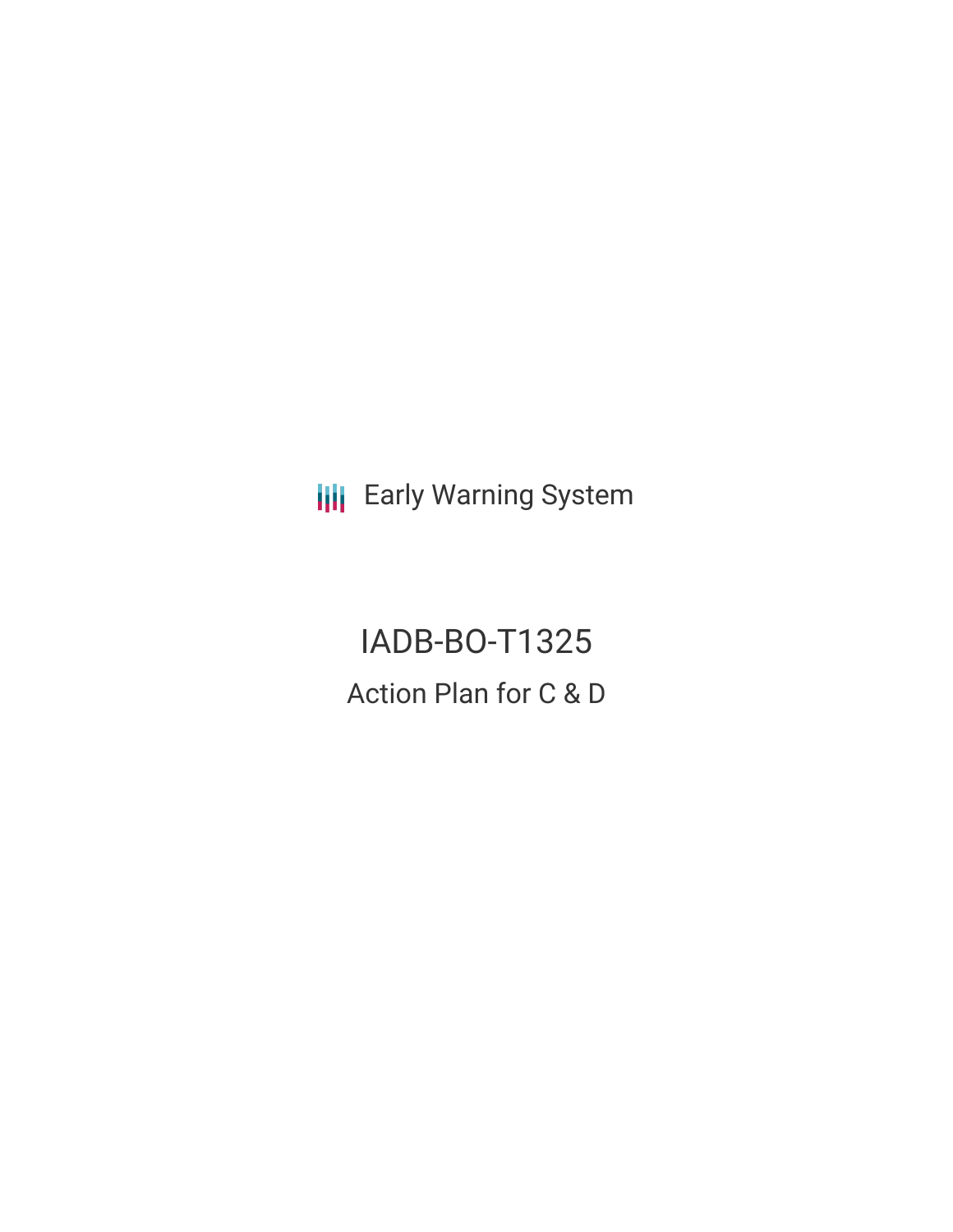

## **Quick Facts**

| <b>Countries</b>               | Bolivia                                |
|--------------------------------|----------------------------------------|
| <b>Financial Institutions</b>  | Inter-American Development Bank (IADB) |
| <b>Status</b>                  | Active                                 |
| <b>Bank Risk Rating</b>        | U                                      |
| <b>Voting Date</b>             | 2018-01-02                             |
| <b>Borrower</b>                | <b>Government of Bolivia</b>           |
| <b>Sectors</b>                 | <b>Technical Cooperation</b>           |
| <b>Investment Type(s)</b>      | Grant                                  |
| <b>Investment Amount (USD)</b> | $$0.56$ million                        |
| <b>Grant Amount (USD)</b>      | $$0.56$ million                        |
| <b>Project Cost (USD)</b>      | \$ 0.56 million                        |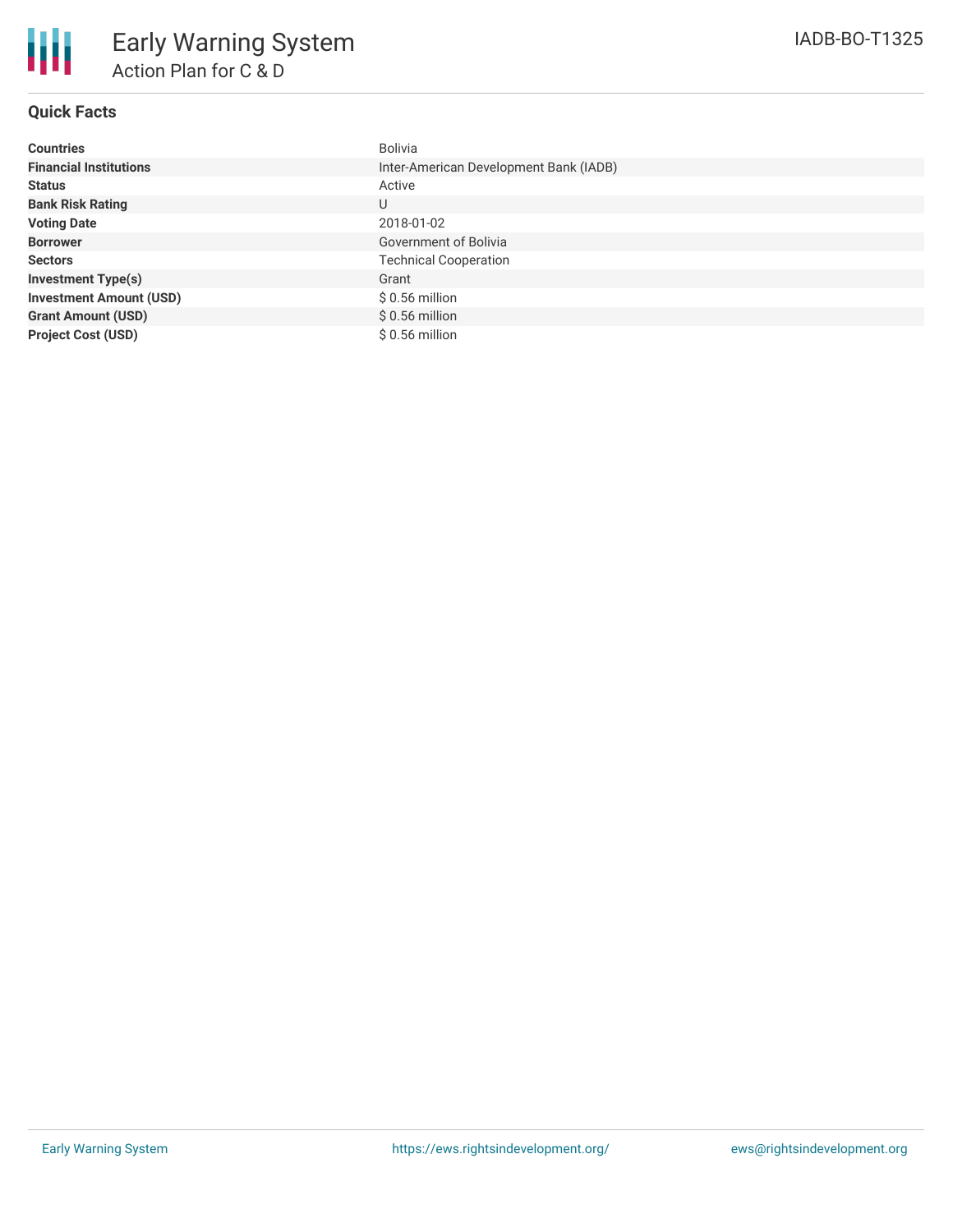

# **Project Description**

No project description at the time of disclousure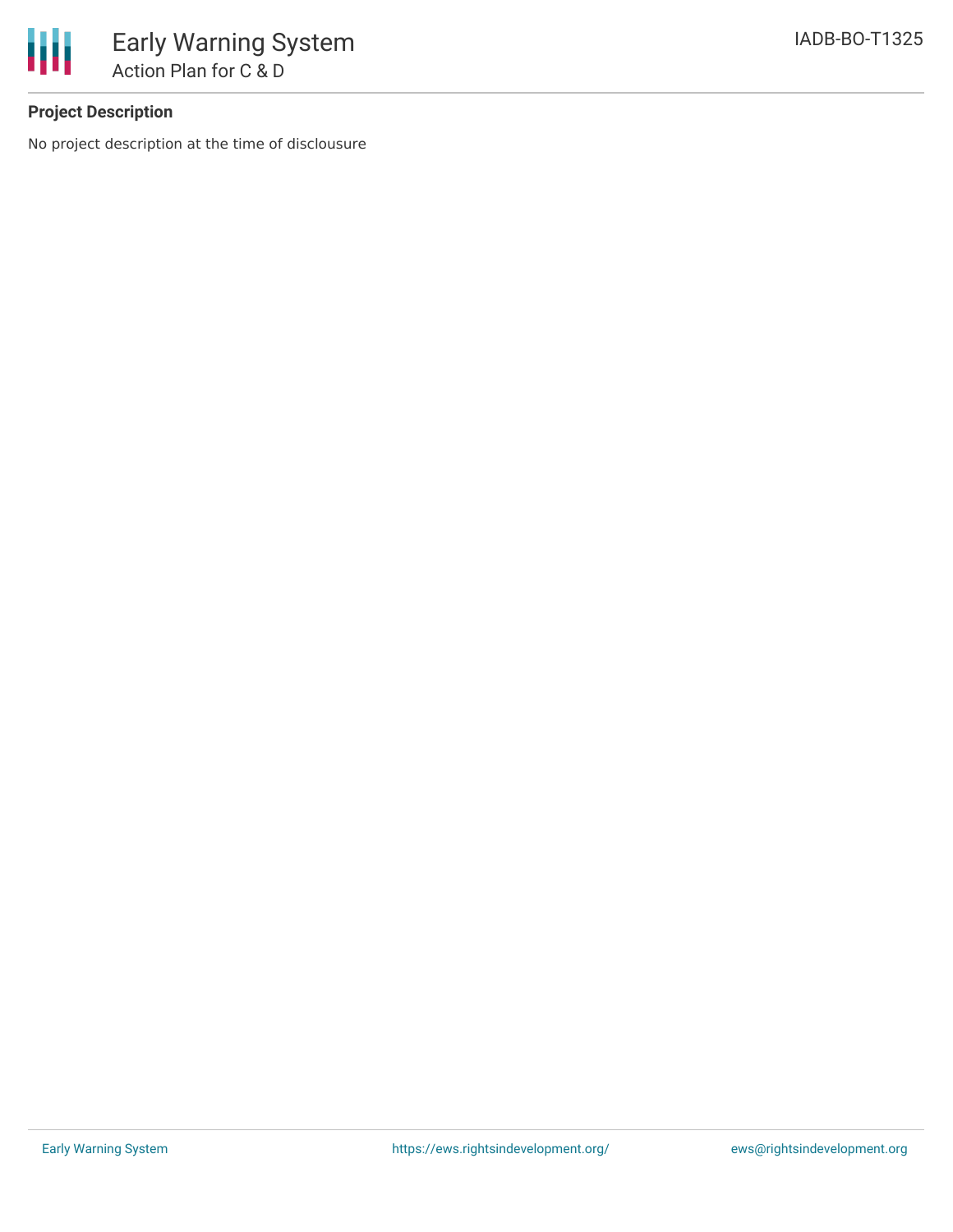### **Investment Description**

• Inter-American Development Bank (IADB)